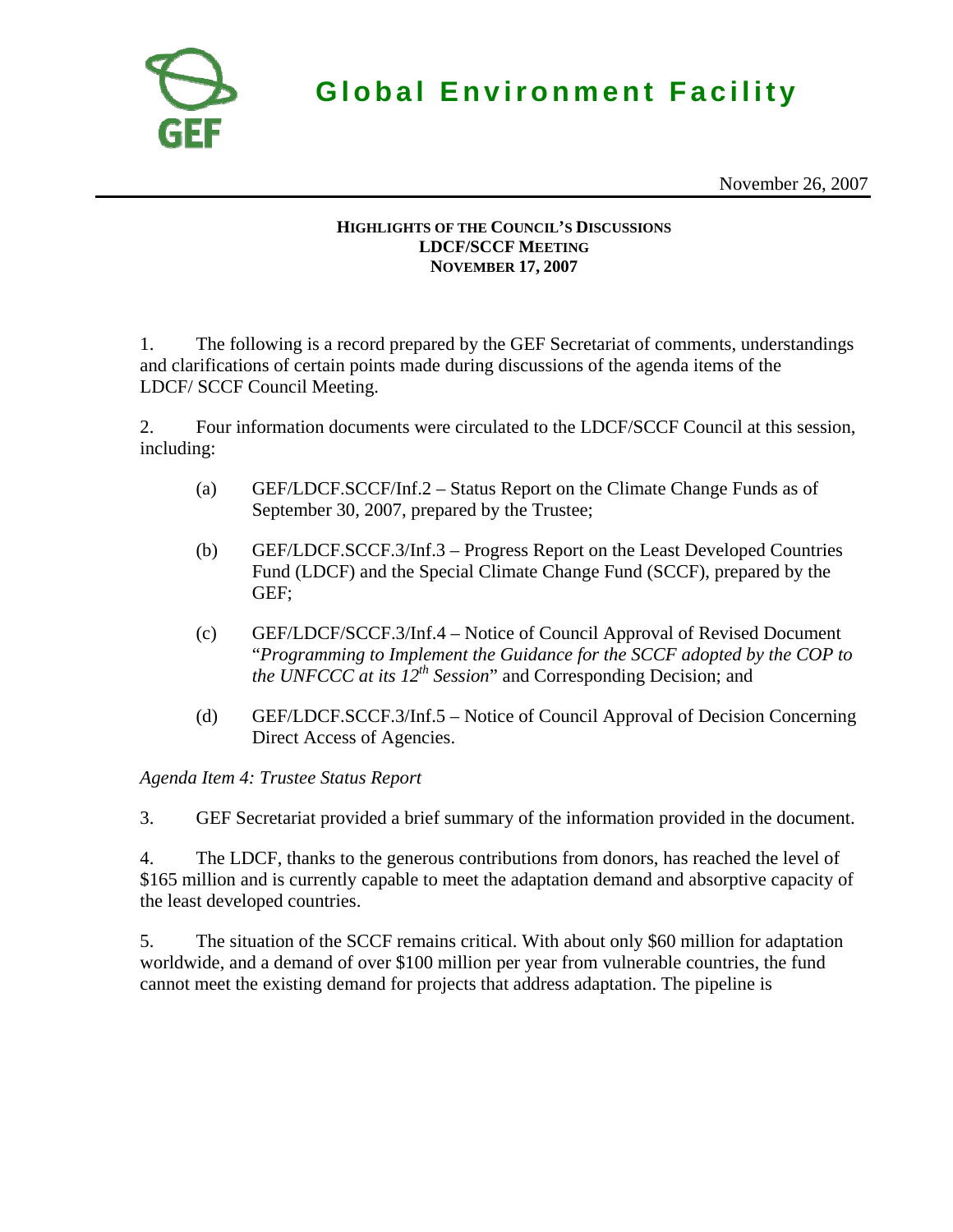currently frozen even though some resources are left, as a large regional project is expected to be submitted by 10 pacific island states, which are among the most vulnerable in the world, as part of the Pacific Alliance for Sustainability. This project will receive funding priority, due to the Pacific small island states' high vulnerability and low adaptive capacity to the adverse impacts of climate change.

## *Agenda Item 5 Progress Report*

6. GEF Secretariat provided a brief summary of the activities related to the funds.

7. The document GEF/LDCF.SCCF.3/Inf.3, *Progress Report on the Least Developed Countries Fund*, reports steady progress with respect to the LDCF. In particular, during a stocktaking meeting that was held last September in Bangkok, organized by the UNFCCC, with large participation of least developed countries and GEF Agencies, many success stories were shared among participants.

8. The decision by mail reported in GEF/LDCF/SCCF.3/Inf.4, Notice of Council Approval of Revised Document "*Programming to Implement the Guidance for the SCCF adopted by the COP to the UNFCCC at its 12<sup>th</sup> Session*" revises this SCCF programming paper to address financing areas (c) and (d) on selected sectors and economic diversification, in accordance with Convention guidance provided in Decision 1/CP.12. Now that the SCCF programming paper is complete, donors are invited to make contributions to all four financing areas included in the SCCF. It is worth noting, however, that Convention guidance gives top priority to financing area (a), adaptation to climate change, and that, as illustrated above, (a) does not have enough resources to meet demand from vulnerable countries.

9. Finally, the decision adopted by mail reported in GEF/LDCF/SCCF.3/Inf.5 confirms a practice that was, we believe, already implicitly adopted: to grant all Executing Agencies direct access to the LDCF and SCCF. It was decided that the LDCF and SCCF would adopt the same rules that the GEF, unless specified otherwise. Therefore, when the Executing Agencies with expanded opportunities were given direct access to GEF resources, it was assumed that the same access was granted in the case of the LDCF and the SCCF. However, the Trustee asked for a LDCF/SCCF Council decision.

## *Agenda Item 6 Other Business*

10. The Council Member from Austria pledged an additional contribution to the LDCF that the Austrian Ministry of Foreign Affairs will provide before the end of the year.

11. The Council Member from Norway pledged 12 million NOK to the LDCF and 12 million NOK to the SCCF.

12. The Council Member from Finland, while unable to pledge an exact amount at the time of the meeting, noted Finland is working within the government to provide additional contributions of EU 800,000 to the LDCF and EU 400,000 to the SCCF.

13. The Council Member from Switzerland noted that Switzerland will continue to support both funds, and will make an announcement as to a specific amount in Bali.

14. Council Members expressed appreciation for the streamlined modalities for the LDCF and in particular the newly approved GEF project cycle. These are perceived as first steps to